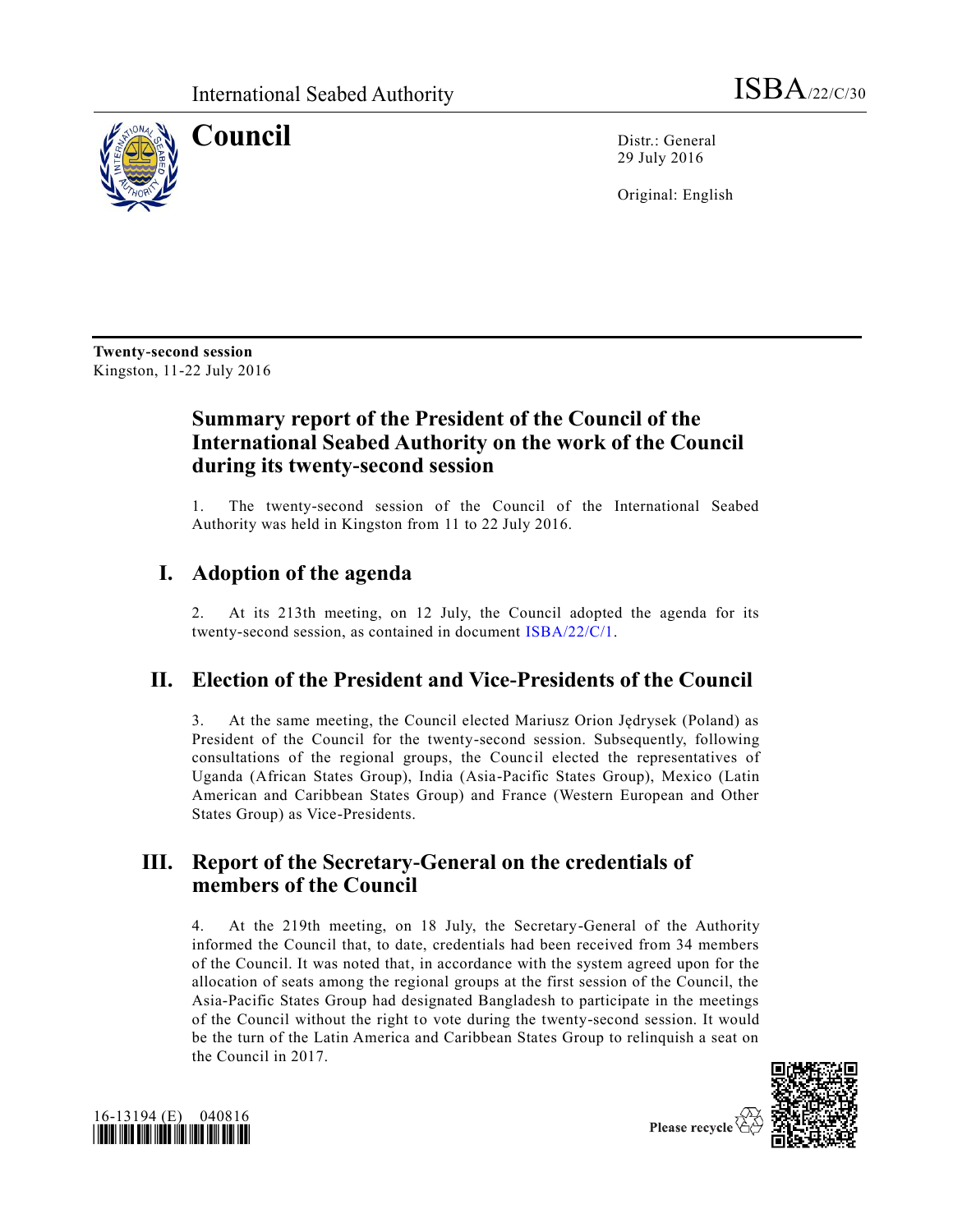### **IV. Election to fill a vacancy on the Legal and Technical Commission**

5. At its 213th meeting, on 12 July, the Council elected Nobuyuki Okamoto (Japan) to fill the vacancy on the Legal and Technical Commission left by the resignation of Natsumi Kamiya (Japan), for the remainder of his term until 31 December 2016 [\(ISBA/22/C/4\)](http://undocs.org/ISBA/22/C/4).

### **V. Report on the status of contracts for exploration and related matters and information on the periodic review of the implementation of plans of work for exploration**

6. Also at its 213th meeting, on 12 July, the Council took note of the report of the Secretary-General on the status of contracts for exploration in the Area [\(ISBA/22/C/5\)](http://undocs.org/ISBA/22/C/5). The Council was informed that, as at 27 April 2016, 24 contracts for exploration had entered into force (15 for polymetallic nodules, five for polymetallic sulphides and four for cobalt-rich ferromanganese crusts), while three further contracts would be signed by the end of 2016, bringing the total to 27 contracts.

7. At its 214th meeting, on 13 July, the Council considered the report of the Secretary-General on the periodic review of the implementation of the plans of work for exploration in the Area [\(ISBA/22/C/7\)](http://undocs.org/ISBA/22/C/7). The Secretary-General reported that, in 2016, a periodic review was undertaken with respect to two exploration contracts for polymetallic nodules between the Authority and Nauru Ocean Resources Inc. and the Federal Institute for Geosciences and Natural Resources of Germany, respectively, and one exploration contract for polymetallic sulphides between the Authority and China Ocean Mineral Resources Research and Development Association. One delegation said that the periodic review was a valuable tool for the Authority in monitoring the implementation of the plans of work and the training programmes, as well as in monitoring the development of mining technology. The delegation welcomed the submission of an environmental inception report by Nauru Ocean Resources Inc. relating to a proposed test of a nodule collector.

### **VI. Report of the Secretary-General on the status of national legislation relating to deep seabed mining and related matters**

8. Also at its 214th meeting, on 13 July, the Council considered the report of the Secretary-General on the status of national legislation relating to deep seabed mining and related matters [\(ISBA/22/C/8\)](http://undocs.org/ISBA/22/C/8). In 2016, in response to the request of the secretariat of the Authority, Cuba and China submitted their respective national legislation. On 26 February 2016, China adopted the Law of the People's Republic of China on Exploration for and Exploitation of Resources in the Deep Seabed Area. The representative of France informed the Council that the French legislation on deep seabed mining was still under preparation. It would integrate the responsibilities and obligations of sponsoring States as identified in the 2011 advisory opinion. The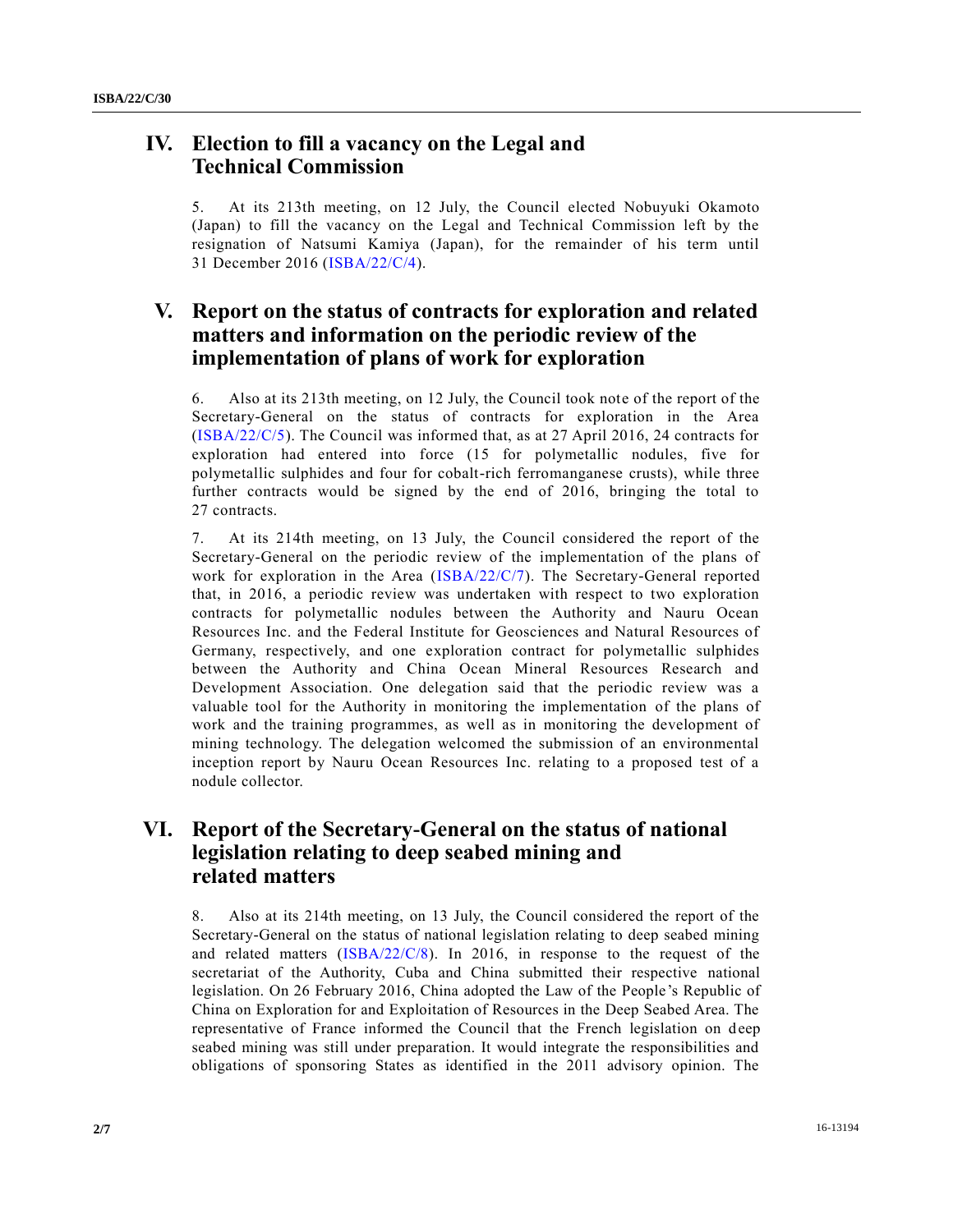delegation of Tonga informed the Council that the country was in the process of completing draft regulations for the implementation of its Seabed Minerals Act 2014. Members who had not submitted their national legislation and related information were urged by the Council to do so at the earliest convenience.

### **VII. Report of the Finance Committee, budget of the Authority for the financial period 2017-2018 and scale of assessment for contributions to the budget**

9. At its 215th meeting, on 14 July, the Council considered the report of the Finance Committee [\(ISBA/22/A/7/Rev.1-ISBA/22/C/19/Rev.1\)](http://undocs.org/ISBA/22/A/7/Rev.1), the budget of the Authority for the financial period 2017-2018 and the scale of assessment for contributions to the budget. On the basis of the recommendations of the Finance Committee, the Council adopted a decision relating to the budget of the Authority for the financial period 2017-2018 [\(ISBA/22/C/18\)](http://undocs.org/ISBA/22/C/18).

#### **VIII. Report of the Chair of the Legal and Technical Commission on the work of the Commission**

10. At its 216th and 217th meetings, on 15 July, the Council considered the summary report of the Chair of the Legal and Technical Commission on the work of the Commission during the twenty-second session [\(ISBA/22/C/17\)](http://undocs.org/ISBA/22/C/17). The report covered the activities of the contractors, including the status of contracts for exploration, the implementation of training programmes and the allocation of training opportunities, applications for extensions of approved plans of work for exploration, annual reports of contractors and periodic reviews of the implementation of plans of work for exploration. It also covered the application for approval of a plan of work for exploration, environmental matters, draft regulations for the exploitation of mineral resources in the Area and a technical implementation plan for improved databases and a data management strategy for the Authority. The Chair also reported on matters referred to the Commission by the Council, including issues relating to the handling of confidential data and information, issues relating to the operation of the Enterprise, a stakeholder consultation and engagement strategy and issues relating to the sponsorship of contracts for exploration in the Area, monopolization, effective control and related matters. The Chair concluded his report by reporting on the consideration by the Commission of the interim report of the article 154 review committee.

11. Training opportunities offered by the contractors were commended by some delegations as demonstrating meaningful and practical capacity-building that would benefit developing countries. One delegation welcomed the possibility of 200 training opportunities being offered in the next few years and suggested that early notification about such opportunities would afford member States time to identify eligible candidates. One delegation hoped that the knowledge gained by those trained would be harnessed for future benefit.

12. Addressing the issue of the extension of contracts, one delegation reminded the Council that it was necessary to see the new elements included in the extended plans of work to ensure that contractors would be ready to proceed to exploitation at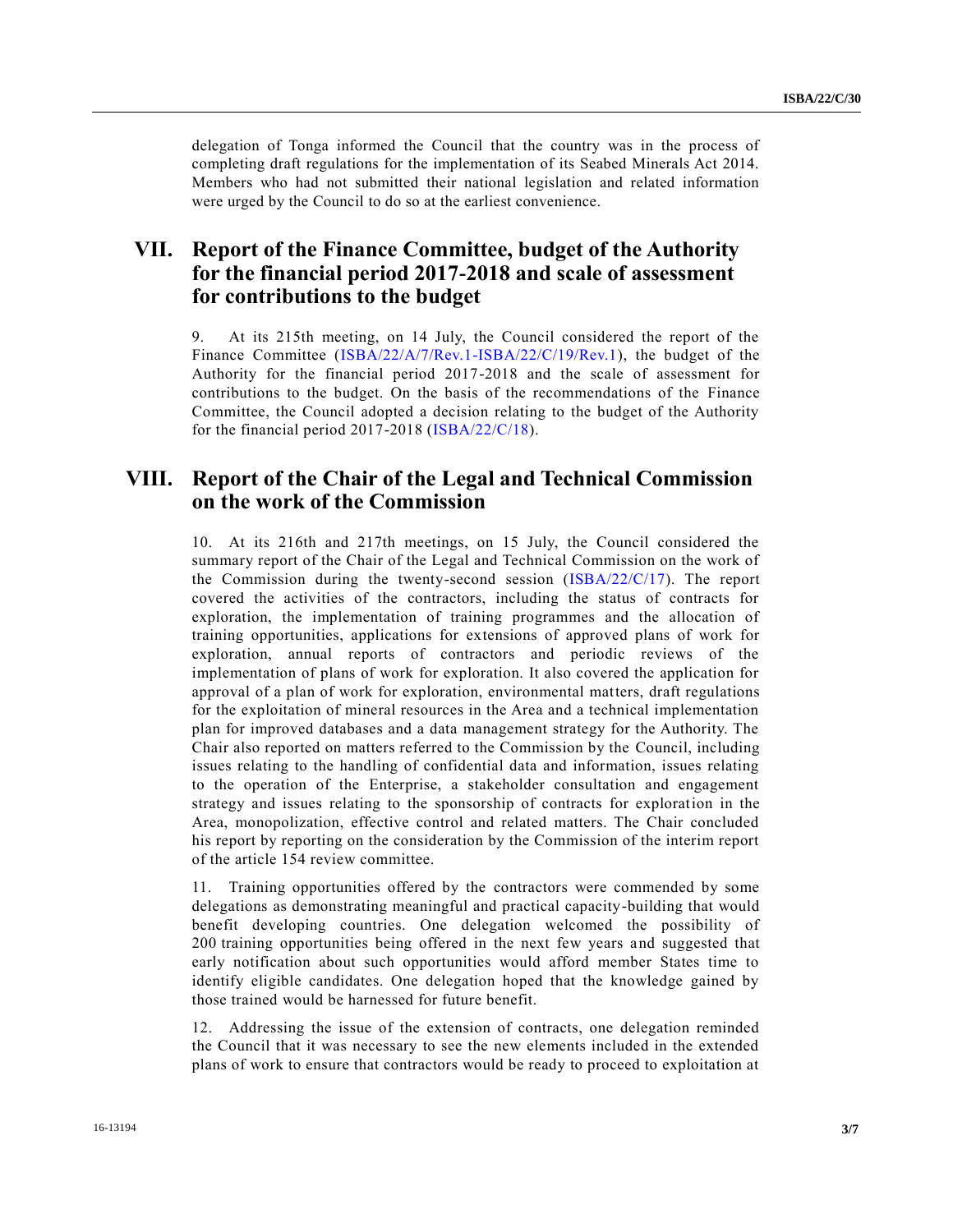the end of the five-year extensions. One delegation urged that the extended plans of work should stress exploitation sampling, with a view to moving to the exploitation phase. One delegation hoped to see more collaboration among contractors for the work on seabed mining in the next five years.

13. In respect of environmental matters, one delegation highlighted the importance of environmental management and protection, including the approaches chosen and methodologies of fauna preservation and taxonomy. One delegation supported the proposal to hold a workshop to review the Clarion-Clipperton Fracture Zone environmental management plan and urged the Authority, in its efforts to collect environmental data, to collaborate more closely with other organizations. On the data management strategy, one delegation welcomed the initiative of improved strategies proposed by a working group and a project to develop and strengthen data management by the Authority. One delegation hoped to see more transparency with regard to information.

14. At its 220th meeting, on 19 July, the Council adopted a decision relating to the summary report of the Chair of the Legal and Technical Commission on its work during the twenty-second session [\(ISBA/22/C/28\)](http://undocs.org/ISBA/22/C/28).

### **IX. Consideration, with a view to approval, of applications for approval of plans of work for exploration in the Area**

15. At its 218th meeting, on 18 July, the Council considered the report and recommendations of the Legal and Technical Commission relating to an application for the approval of a plan of work for exploration for cobalt-rich ferromanganese crusts submitted by the Government of the Republic of Korea [\(ISBA/22/C/10\)](http://undocs.org/ISBA/22/C/10).

16. Acting on the recommendations of the Commission, the Council approved the application and requested that the Secretary-General issue the plan of work in the form of a contract between the Authority and the Government of the Republic of Korea [\(ISBA/22/C/20\)](http://undocs.org/ISBA/22/C/20).

### **X. Consideration, with a view to approval, of applications for extensions of contracts for exploration**

17. Also at its 218th meeting, on 18 July, the Council considered six reports and recommendations of the Legal and Technical Commission relating to six applications for a five-year extension of approved plans of work for exploration for polymetallic nodules. The applications had been submitted by Interoceanmetal Joint Organization [\(ISBA/22/C/11\)](http://undocs.org/ISBA/22/C/11), Yuzhmorgeologiya [\(ISBA/22/C/12\)](http://undocs.org/ISBA/22/C/12), the Government of the Republic of Korea [\(ISBA/22/C/13\)](http://undocs.org/ISBA/22/C/13), China Ocean Mineral Resources Research and Development Association [\(ISBA/22/C/14\)](http://undocs.org/ISBA/22/C/14), Deep Ocean Resources Development Co. Ltd. [\(ISBA/22/C/15\)](http://undocs.org/ISBA/22/C/15) and the Institut français de recherche pour l'exploitation de la mer [\(ISBA/22/C/16\)](http://undocs.org/ISBA/22/C/16).

18. At its 219th meeting, on 18 July, acting on the recommendations of the Commission, the Council approved all six applications for extensions of contracts for exploration. The decisions of the Council with respect to each application are contained in documents [ISBA/22/C/21](http://undocs.org/ISBA/22/C/21) to [ISBA/22/C/26.](http://undocs.org/ISBA/22/C/26)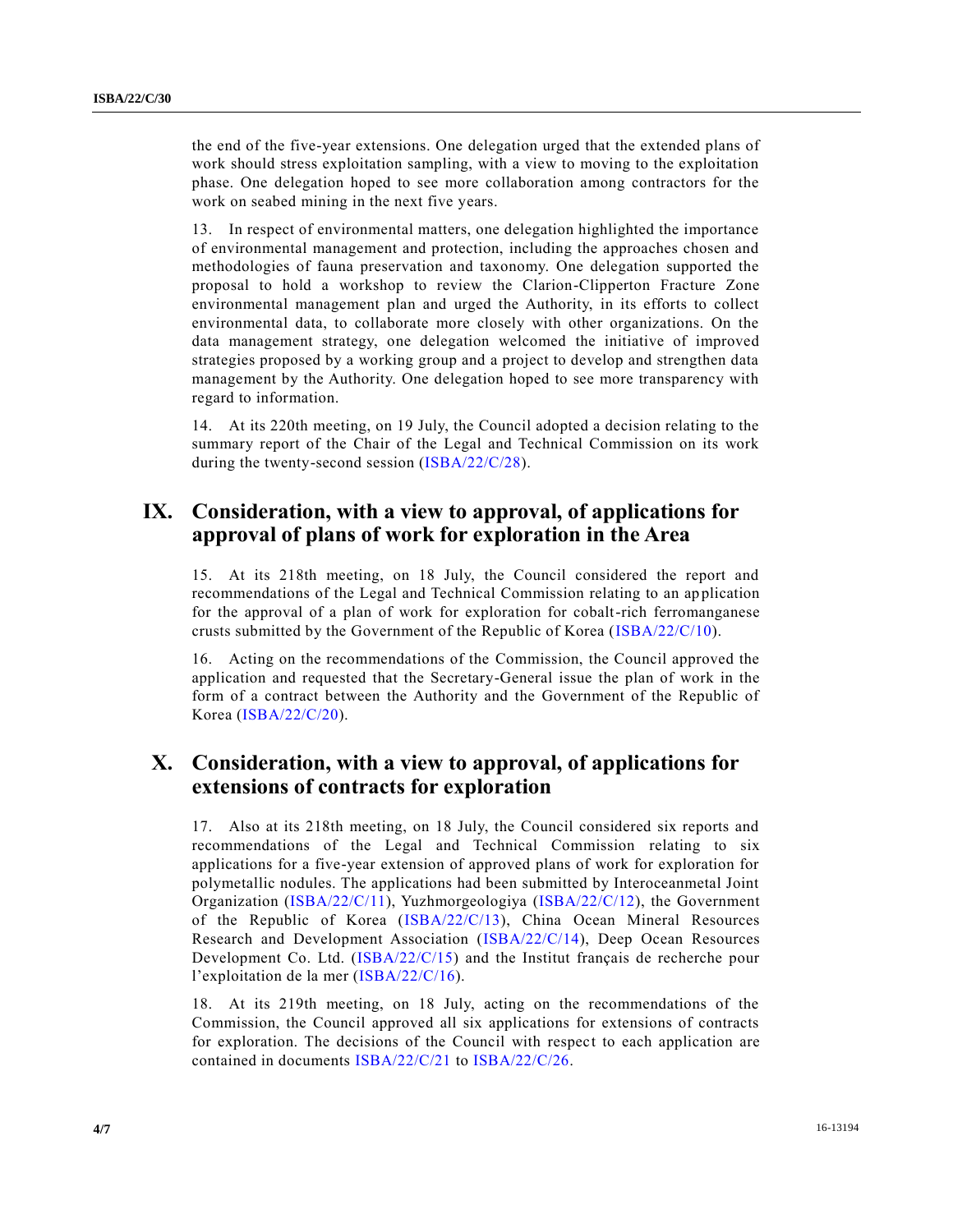#### **XI. Draft regulations for exploitation of mineral resources in the Area**

19. At its 218th meeting, on 18 July, further to the general comments on the draft regulations for the exploration of mineral resources in the Area made at the 216th and 217th meetings when initially considering the report of the Chair of the Legal and Technical Commission, the Council considered the updated and indicative work programme as contained in annex II to the report  $(IBBA/22/C/17)$ . Some delegations reaffirmed that the Commission must keep the matter as a priority (Australia, Cameroon and the United Kingdom of Great Britain and Northern Ireland). Two delegations emphasized the need to identify a better working methodology, including timelines and stakeholder contribution, to complete the priority matter (Cameroon and United Kingdom). One delegation stated that the draft regulations should be developed in an evolutionary manner as a systematic project involving many complex issues (China). One delegation felt that the views and prior experience in the respective geographic regions of the contractors should be given due consideration and that it would be desirable to strike a balance between the environmental impact and the technology development in the draft regulations (India). One delegation stressed the importance of having the involvement of stakeholders in the development of mining code (Mexico). One delegation emphasized that the focus should be on providing a coherent regulatory framework to make commercial decisions in relation to activities in the Area (Singapore). Two delegations proposed the development of a strategic plan identifying each step and including a target date for the development of exploitation regulations (United Kingdom and the Netherlands).

#### **XII. Election of the members of the Legal and Technical Commission**

20. At its 219th, 220th and 221st meetings, held on 18, 19 and 21 July, respectively, and its 222nd and 223rd meetings, held on 22 July, the Council considered the election of members of the Legal and Technical Commission for the period 2017-2021 [\(ISBA/22/C/2](http://undocs.org/ISBA/22/C/2) and [ISBA/22/C/2/Add.1\)](http://undocs.org/ISBA/22/C/2/Add.1). The discussions focused on the number of members that should serve on the Commission and the geographical distribution of the membership. Some delegations suggested expanding the membership to 30 members in order to accommodate the 30 candidates whose nominations had been received on time. Others preferred to limit the number to 25, while remaining concerned over the issue of the underrepresentation of some regional groups. A third proposal sought to expand the Commission to 36 members to include the 30 nominated candidates, as well as two additional vacancies for each of the three underrepresented regional groups.

21. At its 223rd meeting, on 22 July, the Council adopted a decision relating to the election of members of the Commission [\(ISBA/22/C/29\)](http://undocs.org/ISBA/22/C/29).

22. The delegation of Argentina, on behalf of the Latin American and Caribbean States Group, requested that the following statement be included in the summary report of the President:

First, we want to underline that there was no opportunity for dialogue before the presentation of a number of candidates exceeding 25. Moreover, we must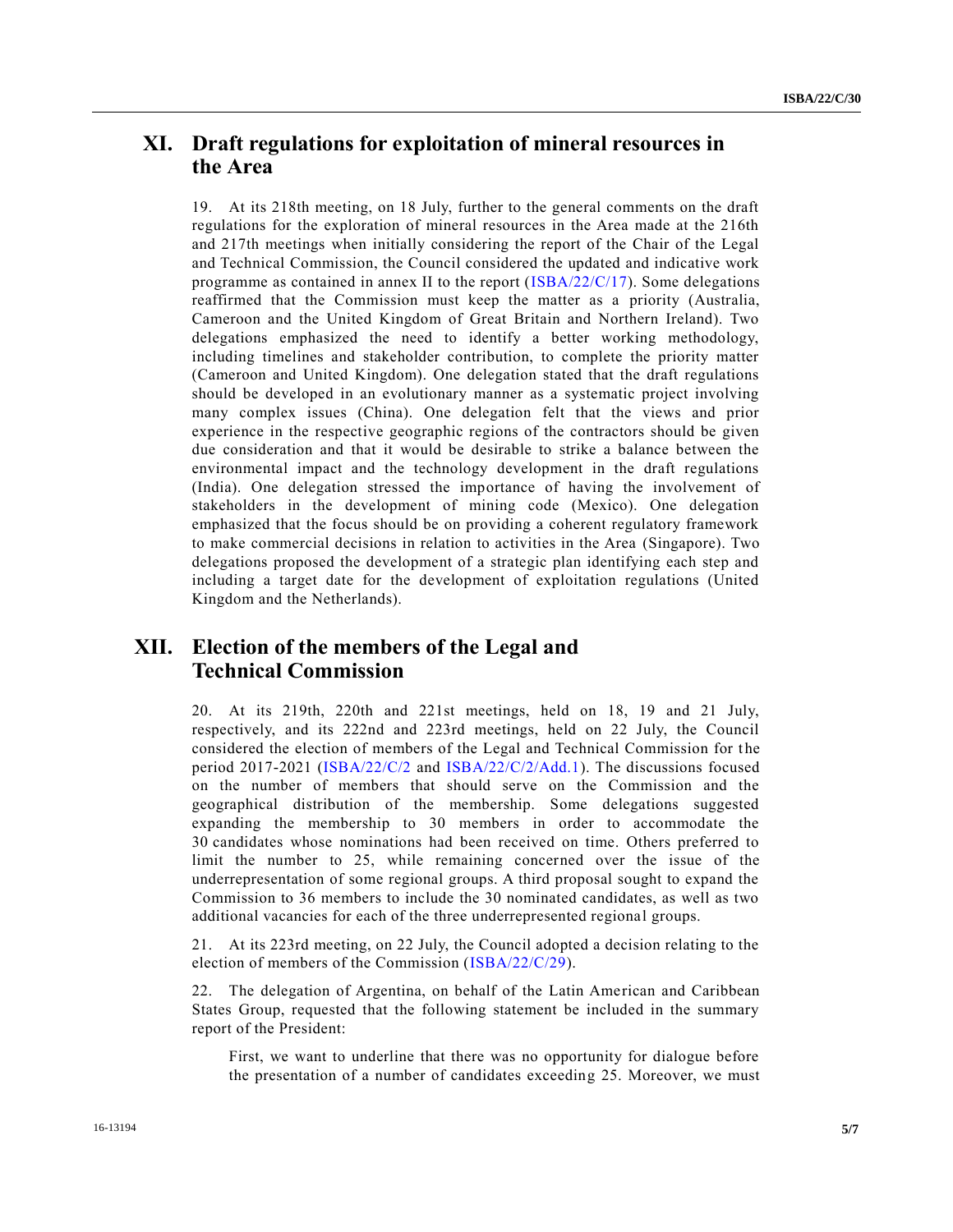stress that no economy- or efficiency-based reasons were presented for the increase to 30 members, which should have been the case under article 163, paragraph 2 of the Convention. No logical reason was shown according to which the right number would be 30 and not a different number. The only rationale for the decision was to accommodate all the candidates presented. We think, as we have already said many times, that this decision affects the review process currently under way in accordance with article 154 of the Convention. Finally, we consider that the composition arising from the proposed election of the 30 candidates presented will not reflect an equitable geographical distribution in the Legal and Technical Commission, which should have been the case under article 163, paragraph 4, of the Convention.

### **XIII. Proposal to the Assembly of the Authority of a list of candidates for the position of Secretary-General**

23. At its 219th meeting, on 18 July, the Council decided to propose two candidates to the Assembly of the Authority for election as Secretary-General, namely, Michael W. Lodge (United Kingdom) and Nii Allotey Odunton (Ghana) [\(ISBA/22/C/27\)](http://undocs.org/ISBA/22/C/27).

#### **XIV. Cooperation with other relevant international organizations**

24. At its 214th meeting, on 13 July, the Council took note of the note by the Secretary-General on the Agreement of cooperation between the International Seabed Authority and the International Hydrographic Organization [\(ISBA/22/C/6\)](http://undocs.org/ISBA/22/C/6), the annex to which contained the draft agreement. At the same meeting, the Council approved the Agreement.

#### **XV. Issues associated with the conduct of marine scientific research in exploration areas**

25. Also at its 214th meeting, on 13 July, the Council considered a report on issues associated with the conduct of marine scientific research in exploration areas [\(ISBA/22/C/3\)](http://undocs.org/ISBA/22/C/3). One delegation highlighted the imbalance between the contractors and marine scientific researchers, particularly regarding their obligations in respect of marine environmental protection. One delegation suggested that, taking into consideration the potential conflict between the freedom of marine scientific research and exclusive rights for exploration and exploitation, regulations should be developed to draw a clear line where research interferes with contractors' rights. Some delegations hoped to find pragmatic approaches to solve those issues within the framework of the Authority, and two delegations further proposed that the Legal and Technical Commission could be asked to review the issue and provide recommendations to the Council. One delegation stated that such a situation could be effectively dealt with through communication and coordination in good faith between the parties concerned. One delegation stated that, while the Convention had struck a delicate balance between the freedom of marine scientific resear ch and the activities of contractors in the Area, the principle of the common heritage of mankind should be kept in focus when interpreting the provisions. One delegation